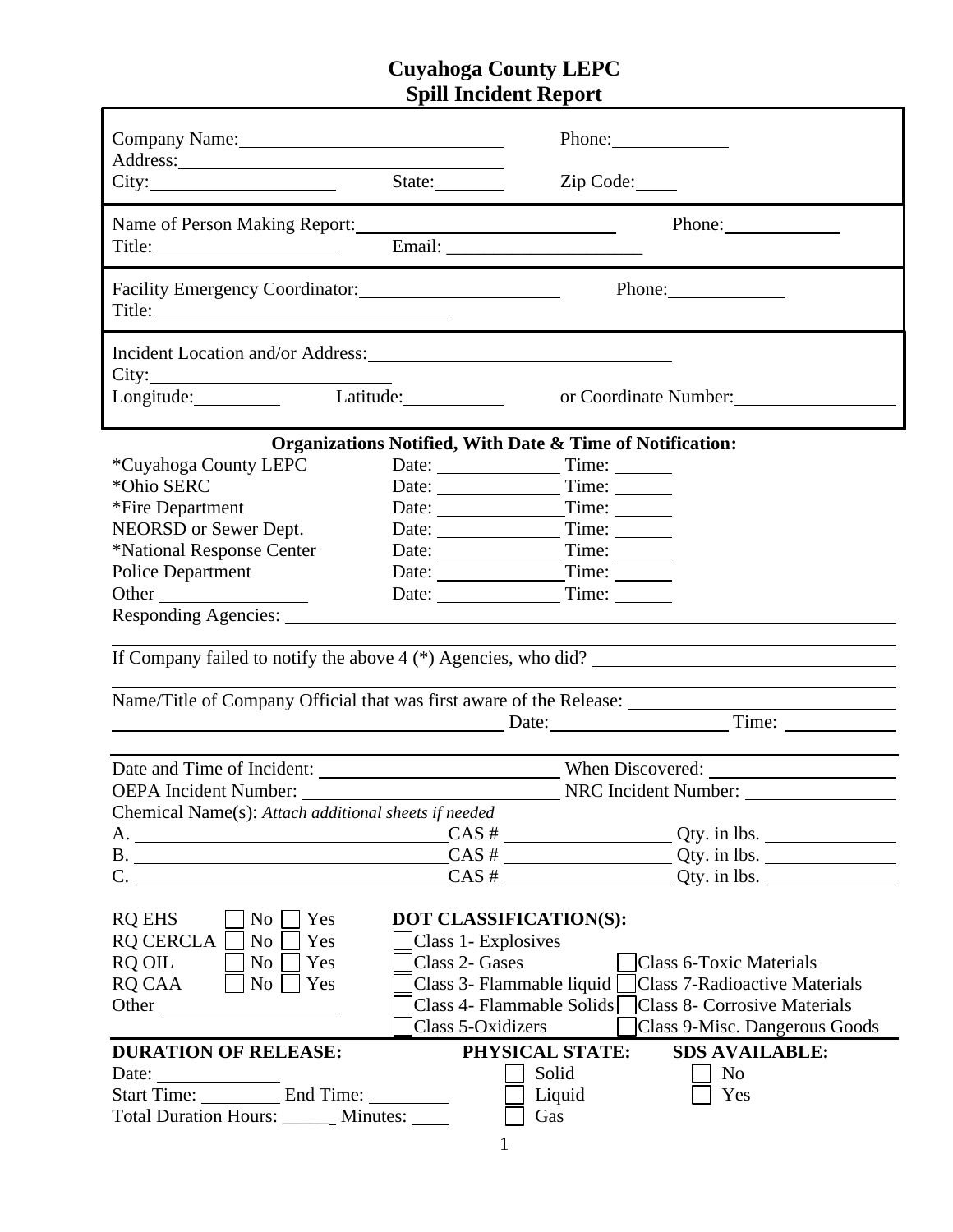## **RESPONSE ACTIONS TAKEN:**

| $\Box$ Containment (Amt.) $\Box$     | Diversion of Release to Treatment |
|--------------------------------------|-----------------------------------|
| Dilution/Neutralization (Amt.)       | System Shut Down                  |
| <b>Hazard Removal</b>                | Monitoring (Type)                 |
| Decontamination of Persons/Equipment | . Other                           |
| Evacuation                           |                                   |

# **DESCRIBE ACTION TAKEN**:

|                                                       | gallons<br>pounds                                                                                                                                                                                                              |
|-------------------------------------------------------|--------------------------------------------------------------------------------------------------------------------------------------------------------------------------------------------------------------------------------|
|                                                       |                                                                                                                                                                                                                                |
|                                                       | TSDF name:                                                                                                                                                                                                                     |
|                                                       |                                                                                                                                                                                                                                |
|                                                       |                                                                                                                                                                                                                                |
| <b>NUMBER OF INJURIES:</b>                            |                                                                                                                                                                                                                                |
|                                                       | Emergency Responders ______ Facility Employee __________ Other __________________                                                                                                                                              |
| <b>NUMBER OF FATALITIES:</b>                          |                                                                                                                                                                                                                                |
|                                                       | Emergency Responders ______ Facility Employee __________ Other                                                                                                                                                                 |
| <b>TYPE OF EXPOSURE:</b><br>NO                        | YES POTENTIAL HEALTH AFFECTS (CITE SOURCE)                                                                                                                                                                                     |
| 1. Inhalation                                         | $1.$ Acute: $\qquad \qquad$                                                                                                                                                                                                    |
| 2. Skin Contact                                       |                                                                                                                                                                                                                                |
| 3. Eye Contact                                        |                                                                                                                                                                                                                                |
| 4. Ingestion                                          |                                                                                                                                                                                                                                |
| 5. Injection                                          |                                                                                                                                                                                                                                |
| 6. Other Symptoms                                     |                                                                                                                                                                                                                                |
|                                                       |                                                                                                                                                                                                                                |
|                                                       |                                                                                                                                                                                                                                |
|                                                       |                                                                                                                                                                                                                                |
|                                                       |                                                                                                                                                                                                                                |
|                                                       |                                                                                                                                                                                                                                |
| <b>EVACUATION:</b> $\Box$ No $\Box$ Yes # of Evacuees |                                                                                                                                                                                                                                |
|                                                       | Type of Evacuation: $\Box$ Facility $\Box$ Community $\Box$ Exposed Business                                                                                                                                                   |
|                                                       | Approximate Area Evacuated (Attach map if needed) _______________________________                                                                                                                                              |
| INCIDENT/CONSEQUENCES:                                |                                                                                                                                                                                                                                |
|                                                       | 1. Spill: No Tyes How Detected?                                                                                                                                                                                                |
|                                                       | 2. Fire: $\Box$ No $\Box$ Yes How Detected? $\Box$                                                                                                                                                                             |
| 3. Explosion: $\Box$ No $\Box$ Yes                    |                                                                                                                                                                                                                                |
|                                                       | 4. Vapor Gas Dispersion to Air off site: $\Box$ No $\Box$ Yes Distance $\Box$                                                                                                                                                  |
|                                                       | 5. Vapor Gas Dispersion Confined to Structure: No Structure                                                                                                                                                                    |
| 6. Material entered Waterway:                         | $\Box$ No $\Box$ Yes Storm Sewer: $\Box$ No $\Box$ Yes                                                                                                                                                                         |
|                                                       | Name experience and the second services of the services of the services of the services of the services of the services of the services of the services of the services of the services of the services of the services of the |
| 7. Material Entered Sanitary Sewer: No TYes           |                                                                                                                                                                                                                                |
| 8. Material on Land: No Yes                           |                                                                                                                                                                                                                                |
|                                                       | Surface Area & Depth of Soil Contamination:                                                                                                                                                                                    |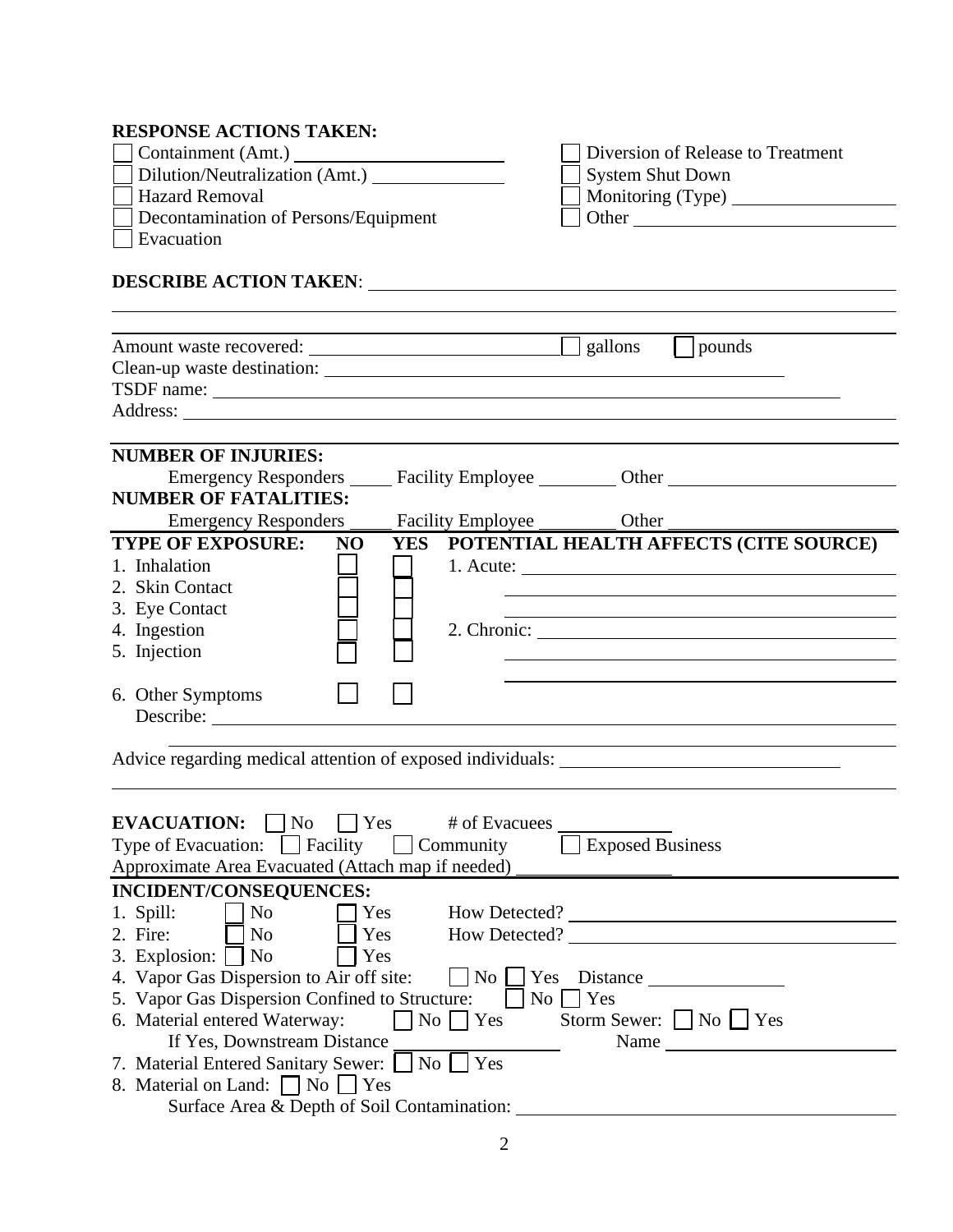| 9. Public Warning Issued $\Box$ No $\Box$ Yes | How?                                                                                                   |
|-----------------------------------------------|--------------------------------------------------------------------------------------------------------|
|                                               | 10. Any Off-site Monitoring Conducted? $\Box$ No $\Box$ Yes- Describe how monitored and concentration: |

<u> 1989 - Johann Barbara, martxa alemaniar a</u>

<u> 1980 - Johann Barn, fransk politik (f. 1980)</u>

11. Other

#### **ESTIMATED COSTS:**

- 1. Product Loss
- 2. Facility or Carrier
- 3. Public/Private Property
- 4. Environmental
- 5. Remediation Costs
- 6. Other

#### **TOTAL ESTIMATED COST:**

| <b>WEATHER CONDITIONS:</b>                                                                                          |  |  |  |  |
|---------------------------------------------------------------------------------------------------------------------|--|--|--|--|
| Type of Cloud Cover: Sunny Fartial Cloudy Dvercast                                                                  |  |  |  |  |
| Wind Direction: Speed: ____________ How Determined? ____________________________                                    |  |  |  |  |
|                                                                                                                     |  |  |  |  |
| Relative Humidity: Temperature: Temperature: $\Box$ Precipitation: $\Box$ Rain $\Box$ Show $\Box$ Sleet $\Box$ Hail |  |  |  |  |
|                                                                                                                     |  |  |  |  |
|                                                                                                                     |  |  |  |  |
| <b>LAND USE TYPES:</b><br><b>VEHICLE ACCIDENT:</b>                                                                  |  |  |  |  |
| Undeveloped<br>Industrial<br>Residential<br>Yes<br>$\vert$ $\vert$ No                                               |  |  |  |  |
| Commercial<br>Agricultural                                                                                          |  |  |  |  |
|                                                                                                                     |  |  |  |  |
| <b>TYPE OF INCIDENT:</b>                                                                                            |  |  |  |  |
| Facility   Transportation                                                                                           |  |  |  |  |
|                                                                                                                     |  |  |  |  |
| IF FACILITY:                                                                                                        |  |  |  |  |
| Factor(s) contributing to release (explain if necessary):                                                           |  |  |  |  |
| Equipment Failure                                                                                                   |  |  |  |  |
| Operator Error                                                                                                      |  |  |  |  |
| Process Design Problem                                                                                              |  |  |  |  |
| Personnel Competence (Insufficient Training) ___________________________________                                    |  |  |  |  |
|                                                                                                                     |  |  |  |  |
|                                                                                                                     |  |  |  |  |
|                                                                                                                     |  |  |  |  |

#### **DESCRIBE THE ACTION TAKEN BY FACILITY, PRIOR TO ARRIVAL OF EMERGENCY RESPONDERS:**

#### **FACILITY ACTIVITY CONTRIBUTING TO RELEASE (explain if necessary):**

Container/Handling

Piping

Blending/Mixing

Storage Storage Storage Storage Storage Storage Storage Storage Storage Storage Storage Storage Storage Storage Storage Storage Storage Storage Storage Storage Storage Storage Storage Storage Storage Storage Storage Storag

 $\Box$  Loading/Off Loading  $\Box$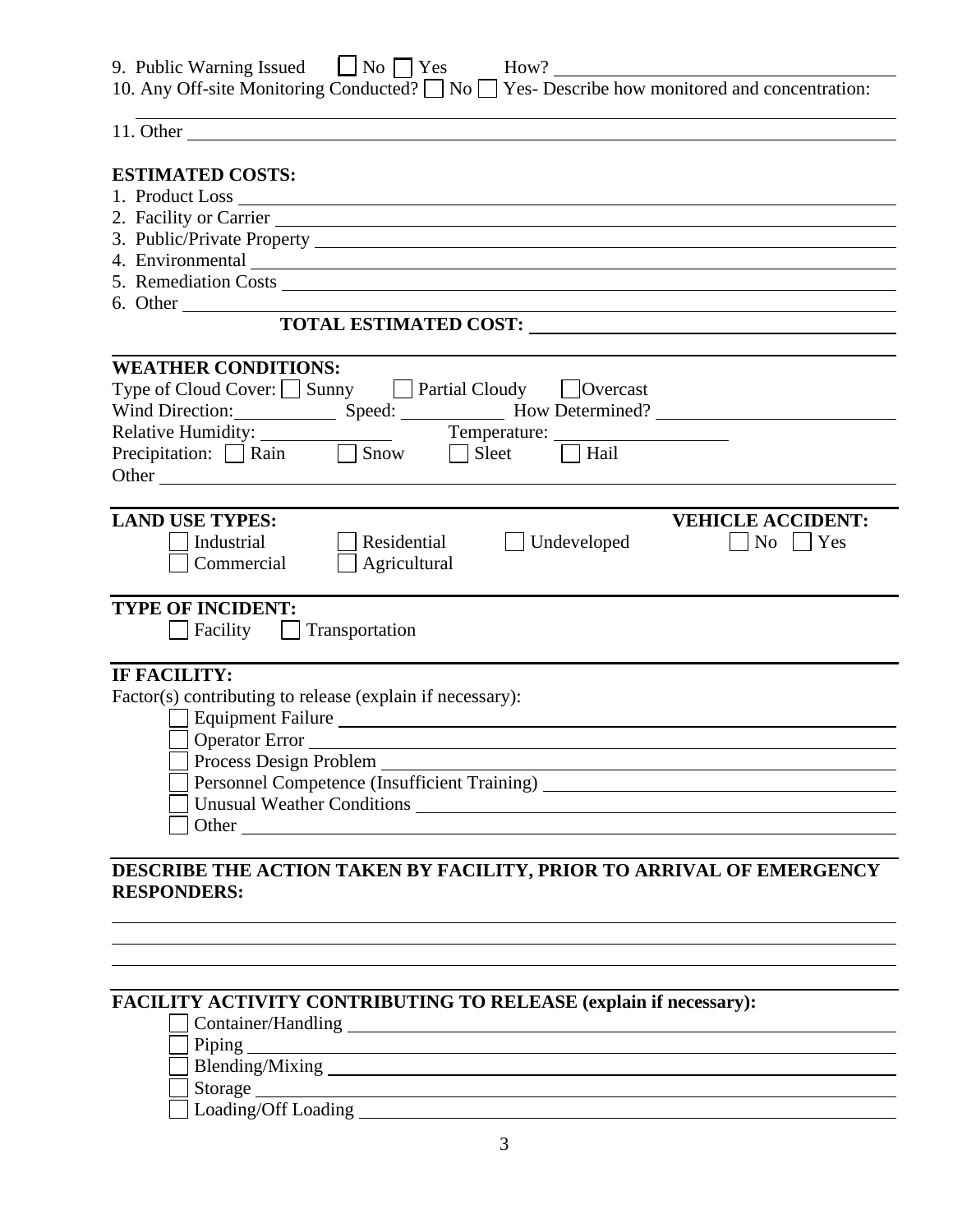| Product Transfer                                                                                                               |
|--------------------------------------------------------------------------------------------------------------------------------|
|                                                                                                                                |
|                                                                                                                                |
|                                                                                                                                |
| <b>IF TRANSPORTATION-</b> Type of Vehicle(s):                                                                                  |
| Aircraft<br>Flat Bed Truck/Trailer<br>Tank Car<br>Van Truck/Trailer<br>Rail Car<br><b>Barge</b><br>Cargo Tank<br>Ship<br>Other |
|                                                                                                                                |
| Year: $\frac{1}{\sqrt{1-\frac{1}{2}} \cdot \frac{1}{2}}$                                                                       |
| <b>TRANSPORTATION PHASE DURING WHICH INCIDENT OCCURRED:</b><br>Unloading Temporary Storage Terminal<br>En Route<br>Loading     |
|                                                                                                                                |
|                                                                                                                                |
| <b>TRANSPORTATION:</b>                                                                                                         |
|                                                                                                                                |
| Carrier: <u>Carrier:</u> Carrier: 2007                                                                                         |
|                                                                                                                                |
|                                                                                                                                |
|                                                                                                                                |
| PROVIDE SUMMARY OF ACTIONS TAKEN TO PREVENT A RECURRENCE OF THE<br><b>RELEASE:</b>                                             |
|                                                                                                                                |
|                                                                                                                                |
|                                                                                                                                |
|                                                                                                                                |
|                                                                                                                                |
|                                                                                                                                |
|                                                                                                                                |
|                                                                                                                                |
|                                                                                                                                |
|                                                                                                                                |